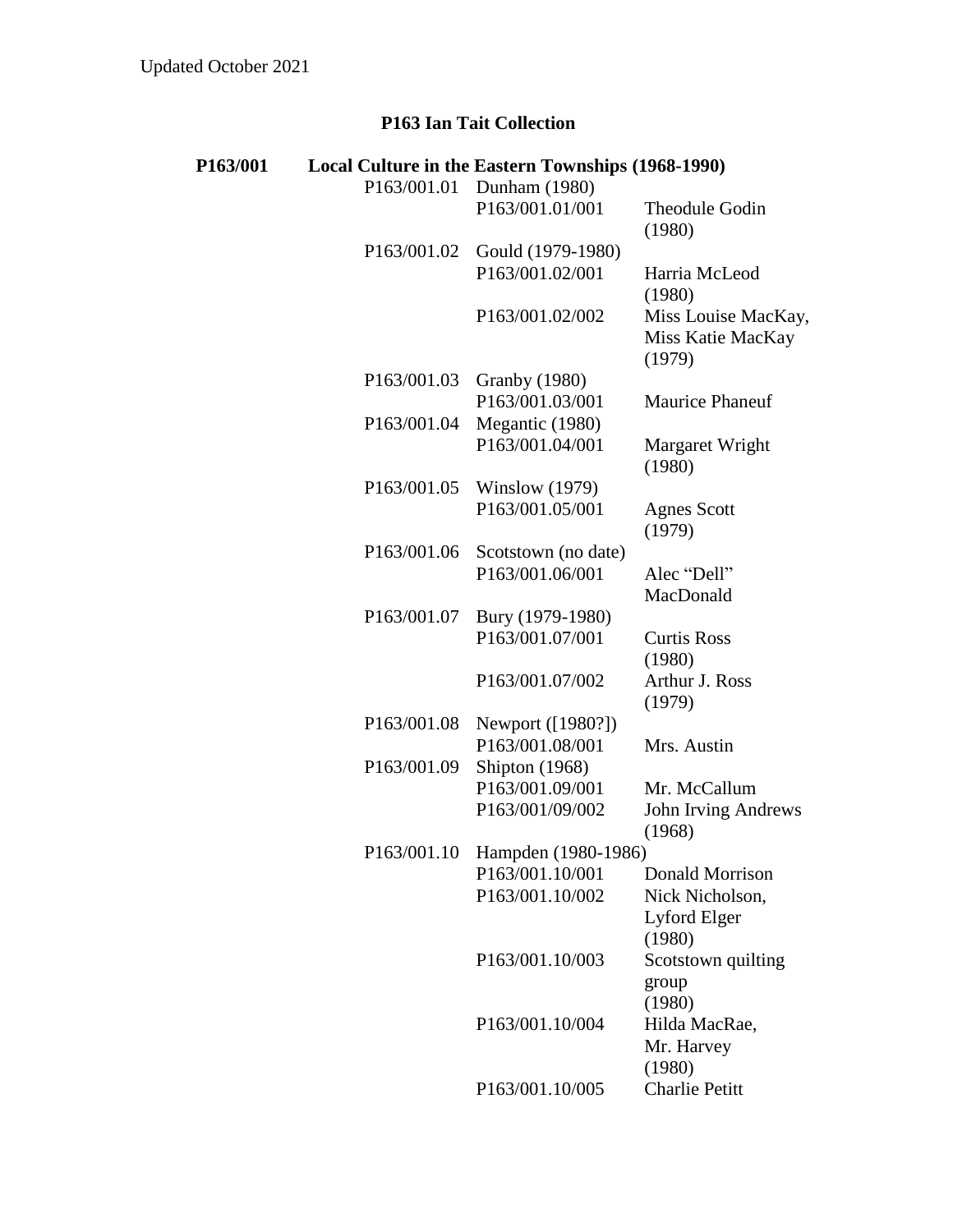|                          |                   | (1986)                                                                   |
|--------------------------|-------------------|--------------------------------------------------------------------------|
|                          | P163/001.10/006   | Kenneth R. MacLeod                                                       |
|                          |                   | (1920, 1980)                                                             |
| P163/001.11              | Leeds (1979)      |                                                                          |
|                          | P163/001.11/001   | <b>Evelyn Smith</b><br>(1979)                                            |
|                          | P163/001.11/002   | Sam Hopper                                                               |
|                          |                   | (1979)                                                                   |
|                          | P163/001.11/003   | Arthur Lowry,<br>Sam Hopper                                              |
| P <sub>163</sub> /001.12 | Ascot (1979-1990) |                                                                          |
|                          | P163/001.12/001   | Jean Baptiste Proulx<br>(1980)                                           |
|                          | P163/001.12/002   | Kenneth Hunting<br>(1979)                                                |
|                          | P163/001.12/003   | Pearl Guay<br>(1979)                                                     |
|                          | P163/001.12/004   | William Lavallee,<br>Mary (aka Mamie)<br><b>Smith Lavallee</b><br>(1979) |
|                          | P163/001.12/005   | Carl John Gustafson<br>(1990)                                            |
|                          | P163/001.12/006   | <b>Jim Hoskins</b>                                                       |
|                          | P163/001.12/007   | Charles C. Pettit                                                        |
|                          |                   | (1902, 1986)                                                             |
|                          | P163/001.12/008   | <b>Margaret MacIver</b><br>(1985)                                        |
| P163/001.13              | Cleveland (1979)  |                                                                          |
|                          | P163/001.13/001   | <b>Nelson Andrews</b><br>(1979)                                          |
| P163/001.14              | Barford ([1980?]) |                                                                          |
|                          | P163/001.14/001   | <b>Errol Cushing</b>                                                     |
| P163/001.15              | Eaton             |                                                                          |
|                          | P163/001.15/001   | <b>Margaret Grey</b><br>(1979)                                           |
| P163/001.16              | Compton           |                                                                          |
|                          | P163/001.16/001   | Ozzie Harden<br>(1977)                                                   |
|                          | P163/001.16/002   | <b>Charlotte Howse</b><br>(1990)                                         |
| P163/001.17              | Hatley            |                                                                          |
|                          | P163/001.17/001   | <b>Ernest Laporte</b><br>(1979)                                          |
| P163/001.18              | Dudswell          |                                                                          |
|                          | P163/001.18/001   | <b>Irenee Carette</b>                                                    |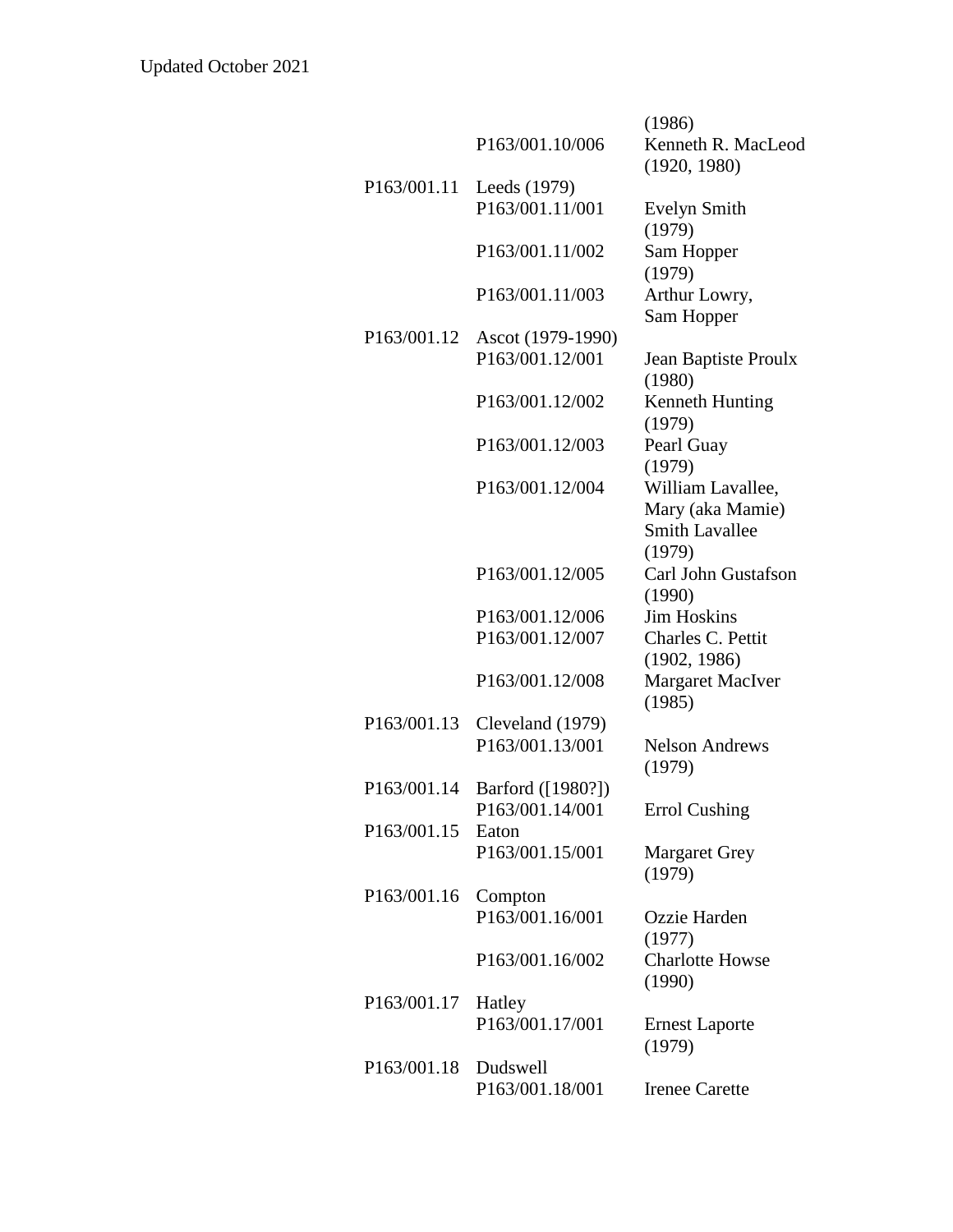| $P163/001.19$ Inverness |                                  |                      |
|-------------------------|----------------------------------|----------------------|
|                         | P163/001.19/001                  | Harold Turner,       |
|                         |                                  | <b>Arthur Lowrie</b> |
|                         |                                  | (1979)               |
| P163/001.20 Sutton      |                                  |                      |
|                         | P163/001.20/001                  | Laurence Draper      |
|                         |                                  | (1980)               |
|                         | P163/001.21 Folk Songs ([197-?]) |                      |
|                         | P163/001.22 Project notes        |                      |

## **P163/002 Radio Broadcasts by Ian Tait**

- P163/002/001 Story of Willie Lavallee: log drives
- P163/002/002 Horses and horsemen of the Townships
- P163/002/003 Folklore research
- P163/002/004 Settler's experiences, crowlore
- P163/002/005 Birch bark canoes, home made toys
- P163/002/006 Archie Ennis, Bear stories (Nick Nicholson)
- P163/002/007 Mary Ann: folk poems, memory quilts
- P163/002/008 Rogers Rangers
- P163/002/009 Groundhog Day
- P163/002/010 The Devil Fiddler
- P163/002/011 Megantic Outlaw (Donald Morrison)
- P163/002/012 The Devil Fiddler, The Milan Pot of Gold
- P163/002/013 Sugaring, interview techniques

## **P163/003 CRC Class- Student Projects**

P163/003.01 1992

|                                  | P163/003.01/001 John Richard, Stanbridge      |
|----------------------------------|-----------------------------------------------|
|                                  | P163/003.01/002 Gisèle Carson, Adstock        |
|                                  | P163/003.01/003 Mrs. Grant, Quebec            |
|                                  | P163/003.01/004 David Perkins, Potton         |
|                                  | P163/003.01/005 Alexander Anderson, Cleveland |
|                                  | P163/003.01/006 Clarence Barker, Maine        |
|                                  | P163/003.01/007 Pauline Lachance, Ascot       |
|                                  | P163/003.01/008 Dorothy Madden, Ormstown      |
|                                  | P163/003.01/009 Mrs. McKeon, Compton          |
|                                  | P163/003.01/010 Mrs. Picken, Ascot            |
|                                  | P163/003.01/011 Dean Mullavey, Hatley         |
|                                  | P163/003.01/012 Walter Scott, Hatley          |
|                                  | P163/003.01/013 Madeleine Bryan, Potton       |
|                                  | P163/003.01/014 Bill Cross, Wakefield, Quebec |
|                                  | P163/003.01/015 Harvey Comeau, Shefford       |
|                                  | P163/003.01/016 Stewart Deacon, Hatley        |
| P163/003.01/017 Jeanine Gauthier |                                               |
|                                  | P163/003.01/018 Peter Theysen, Eaton          |
|                                  |                                               |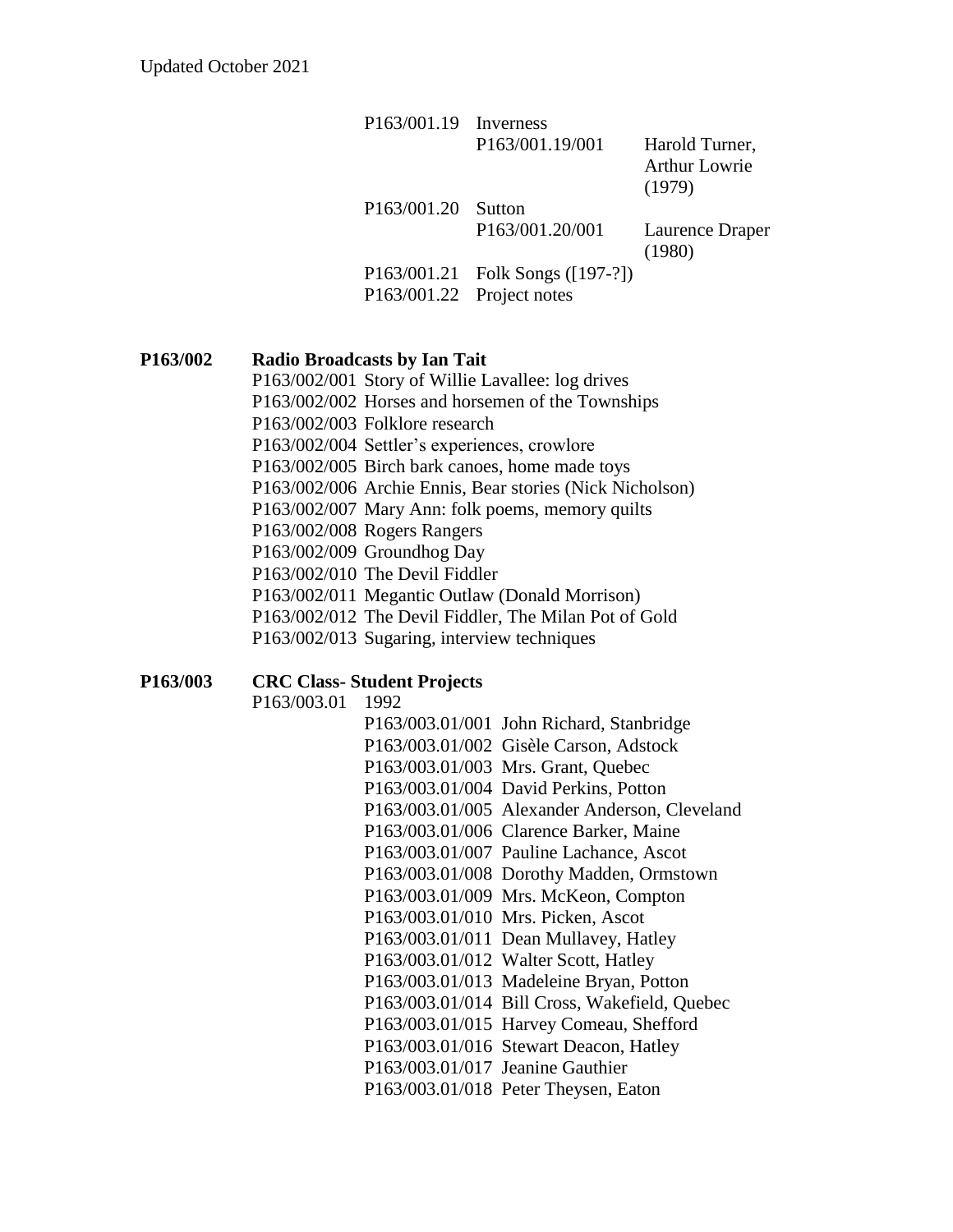|                     | P163/003.01/019 Delmar Marston, Shipton               |
|---------------------|-------------------------------------------------------|
|                     | P163/003.01/020 Ceydie Talbot, Shefford               |
|                     | P163/003.01/021 Mable Cooper, Barnston                |
|                     | P163/003.01/022 Russell Taylor, Stanstead             |
|                     | P163/003.01/023 Annette J. Boissoneault, Princeville  |
|                     | P163/003.01/024 Artha Dunsmore, Ascot                 |
|                     | P163/003.01/025 Mable Cooper, Barnston                |
|                     | P163/003.01/026 John Barnett, Potton                  |
|                     | P163/003.01/027 Allard Raiche                         |
|                     | P163/003.01/028 Grace Gregoire                        |
|                     | P163/003.01/029 Réal Ingram, St. Joachim              |
|                     | P163/003.01/030 Jean Farwell Monty, Compton           |
|                     | P163/003.01/031 Ola Paquin, Hatley                    |
|                     | P163/003.01/032 Edith Poirier, Sutton                 |
|                     | P163/003.01/033 Edwin Dezan, Hatley                   |
|                     | P163/003.01/034 Peter Matheson, Bury                  |
|                     | P163/003.01/035 Eugene & Vera Mccomb, Eaton           |
|                     | P163/003.01/036 Annie McElreavy                       |
|                     | P163/003.01/037 Edwin Smith, Birmingham, England      |
|                     | P163/003.01/038 Thérèse Lecours, Bolton               |
|                     | P163/003.01/039 Frank Rogers, Lachine                 |
|                     | P163/003.01/040 Kenneth Jones, Potton                 |
|                     | P163/003.01/041 Jean Rublee, Ascot                    |
|                     | P163/003.01/042 Doris Anderson, Ottawa                |
|                     | P163/003.01/043 Olga Robinson, Sutton                 |
|                     | P163/003.01/044 Aubry French, Eaton                   |
|                     | P163/003.01/045 Lena Ross, Durham                     |
|                     | P163/003.01/046 Ethel Bernham, Bolton                 |
|                     | P163/003.01/047 Henry Agnew, St. John, NB             |
|                     | P163/003.01/048 Calvin Picken, Danby                  |
|                     | P163/003.01/049 Ray Woods, Melbourne                  |
|                     | P163/003.01/050 Christine McYver Walker, Lingwick     |
|                     | P163/003.01/051 Harriet Doheny, Ascot                 |
|                     | P163/003.01/052 Jean Chadsey Thorne, Hatley           |
|                     | P163/003.01/053 Allan Norris, Shefford                |
|                     | P163/003.01/054 George Buck, Eaton                    |
|                     | P163/003.01/055 Malcolm Fraser, Eaton                 |
|                     | P163/003.01/056 Willy Waterhouse, Sutton              |
|                     | P163/003.01/057 Marcel Ménard, St. Armand             |
| P163/003.02<br>1993 |                                                       |
|                     | P163/003.02/001 Mrs. Montour, Kanhawake               |
|                     | P163/003.02/002 Maria Winslow, Thetford               |
|                     | P163/003.02/003 Alberta (née Johnson) Clark, Brompton |
|                     | Rd.                                                   |
|                     | P163/003.02/004 Grant Watson, Cleveland               |
|                     | P163/003.02/005 George Merchant                       |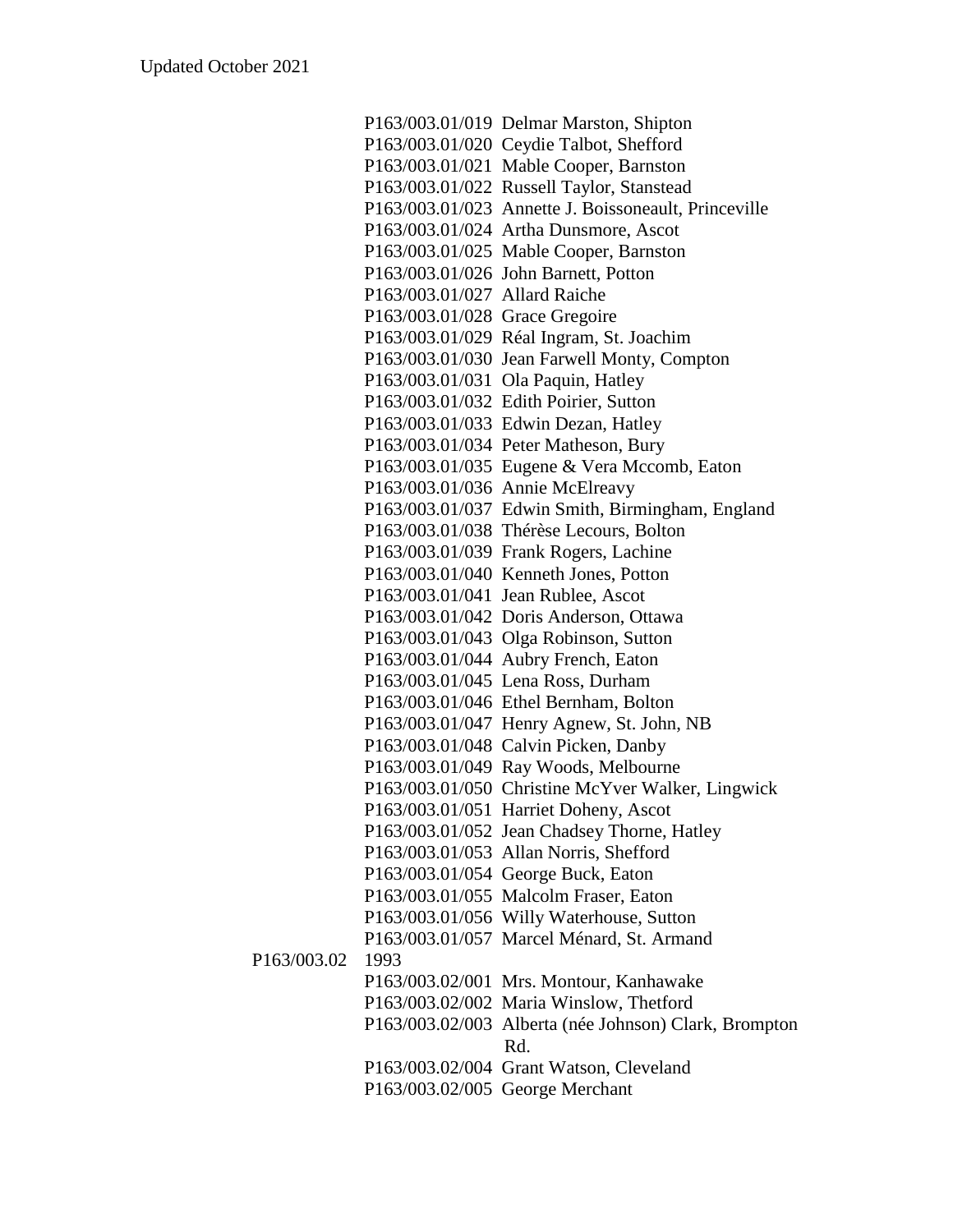|             |                              | P163/003.02/006 Eileen Hunter, Eaton            |
|-------------|------------------------------|-------------------------------------------------|
|             |                              | P163/003.02/007 Bernard Bailey, Drummondville   |
|             |                              | P163/003.02/008 Thérèse Turcotte, Compton       |
|             |                              | P163/003.02/009 Mona Bigg, Ascot                |
|             |                              | P163/003.02/010 Lorne Butler, Ascot             |
|             |                              | P163/003.02/011 Effie Steward, Inverness        |
|             |                              | P163/003.02/012 Marie-Francis MacEachern, Ascot |
|             |                              | P163/003.02/013 Oscar Roy, Ascot                |
|             |                              | P163/003.02/014 Elwin Catchpaw, Magog           |
|             |                              | P163/003.02/015 Marie-Claire Morisson, Winslow  |
|             |                              | P163/003.02/016 Henri Grant, Ascot              |
|             |                              | P163/003.02/017 Maria Sanchez, Ascot            |
|             |                              | P163/003.02/018 Valery Boyd, Bolton             |
|             |                              | P163/003.02/019 Annie Fortin, Thetford          |
|             |                              | P163/003.02/020 Douglas Johnston, Stanstead     |
|             |                              | P163/003.02/021 Phil Doddridge, Cleveland       |
|             |                              | P163/003.02/022 Earl Smith, Ascot               |
|             |                              | P163/003.02/023 Dr. Curtis Lowry, Eaton         |
|             |                              | P163/003.02/024 Doris Pepman, Ascot             |
|             |                              | P163/003.02/025 Helda Nellie Morin, Ascot       |
|             |                              | P163/003.02/026 Bernice Hewitt, Ascot           |
|             |                              | P163/003.02/027 Allan Matthewson, Lingwick      |
|             |                              | P163/003.02/028 Newton Neil Fowler, Melbourne   |
| P163/003.03 | date unknown                 |                                                 |
|             |                              | P163/003.03/001 Calvin Picken, Danby            |
|             |                              | P163/003.03/002 Mary Eileen Matthews, Stanstead |
|             |                              | P163/003.03/003 Ozro Williamson, Hatley         |
|             |                              | P163/003.03/004 Andre Milbers, Belgium          |
|             |                              | P163/003.03/005 Cecil Dougherty, Newport        |
|             |                              | P163/003.03/006 Allan Goodfellow, Brompton Rd.  |
|             |                              | P163/003.03/007 Arlene Pinkham, Ascot           |
|             |                              | P163/003.03/008 Claire Dorion, Mattawa, Ontario |
|             |                              | P163/003.03/009 Edith Bellam, Eaton             |
|             |                              | P163/003.03/010 Gérard Groleau, Ascot           |
|             | P163/003.03/011 Mrs. Annesly |                                                 |
|             |                              | P163/003.03/012 Allan Goodfellow, Brompton Rd.  |
|             |                              | P163/003.03/013 Marcel Martin, Shawinigan Falls |
|             |                              | P163/003.03/014 Evelyn Baldwin, Ascot           |
|             |                              | P163/003.03/015 Madeline Jackson, Ascot         |
|             |                              | P163/003.03/016 Ken Jackson, Ascot              |
|             |                              | P163/003.03/017 Raymond Fournier, Gayhurst      |
|             |                              | P163/003.03/018 Raymond Sarrasin, Ascot         |
|             |                              | P163/003.03/019 Wilfrid Morin, Kingsey          |
|             |                              | P163/003.03/020 H.E. Matt, Victoriaville        |
|             |                              | P163/003.03/021 Evelyn Bushey, Shipton          |
|             |                              | P163/003.03/022 Albert Wellman, Ascot           |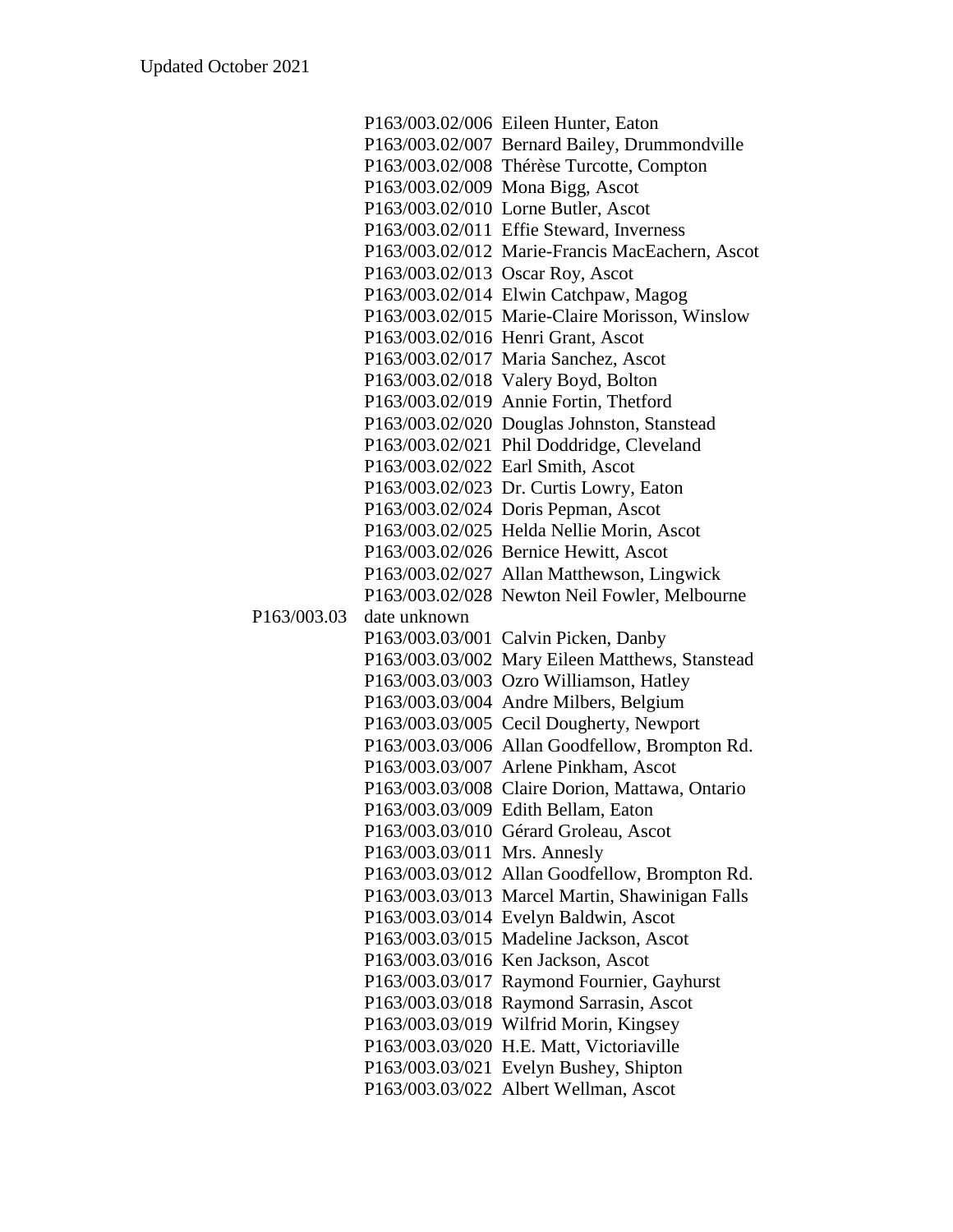P163/003.03/023 Yvette Roy P163/003.03/024 Nora (née Woodward) Pocock, Way's Mills P163/003.03/025 Aubrey French P163/003.03/026 Nora (née Woodward) Pocock, Way's Mills P163/003.03/027 Liliane Beaulieu, Eaton P163/003.03/028 Mrs. Lapalme, Brome P163/003.03/029 Dufferin Annsley P163/003.03/030 Claire Olson, Cleveland P163/003.03/031 Fern McBean, Ascot P163/003.03/032 Gerry Desjardins, Cap-de-la-Madeleine P163/003.03/033 Mary Coates, Leeds P163/003.03/034 Lili Fortier, Woburn P163/003.03/035 Vivianne Brown, NS P163/003.03/036 Mary Thorton, Rosemere P163/003.03/037 Robert Patton P163/003.03/038 Clarence Allen P163/003.03/039 Cora Mimnaugh P163/003.03/040 Irene Martin, NB P163/003.03/041 Harry Coates, Bury P163/003.03/042 Mrs. William Young, Whitton P163/003.03/043 Donald Ives, Ascot P163/003.03/044 Martha Crawford, Thetford P163/003.03/045 Pat Bona, Rouyn Noranda P163/003.03/046 Grace Jones, Ascot P163/003.03/047 Mr. Rose P163/003.03/048 Karine Lativier, Dunham P163/003.03/049 Roy Gallibois, Ascot P163/003.03/050 Al Duggan, NB P163/003.03/051 James F. Jacobs, Kahnawake P163/003.03/052 Stellla Marcil, Cleveland P163/003.03/053 Daniel Lapointe P163/003.03/054 Albert Wellman, Old Fort Bay, QC P163/003.03/055 Dickie Woodard, Ascot P163/003.03/056 William Knowles, England P163/003.03/057 Mrs. Chaisson, NB P163/003.03/058 Mona MacDonald, Ascot P163/003.03/059 Katherine Young, Whitton P163/003.03/060 Margaret Robinson P163/003.03/061 Doris Conley, Ascot P163/003.03/062 Neil Marshal, NF P163/003.03/063 Mary MacEachern, Ascot P163/003.03/064 Clarissa Bovert, Barnston P163/003.03/065 Ruby Waldron P163/003.03/066 Ms. Cain, Ms. Touchette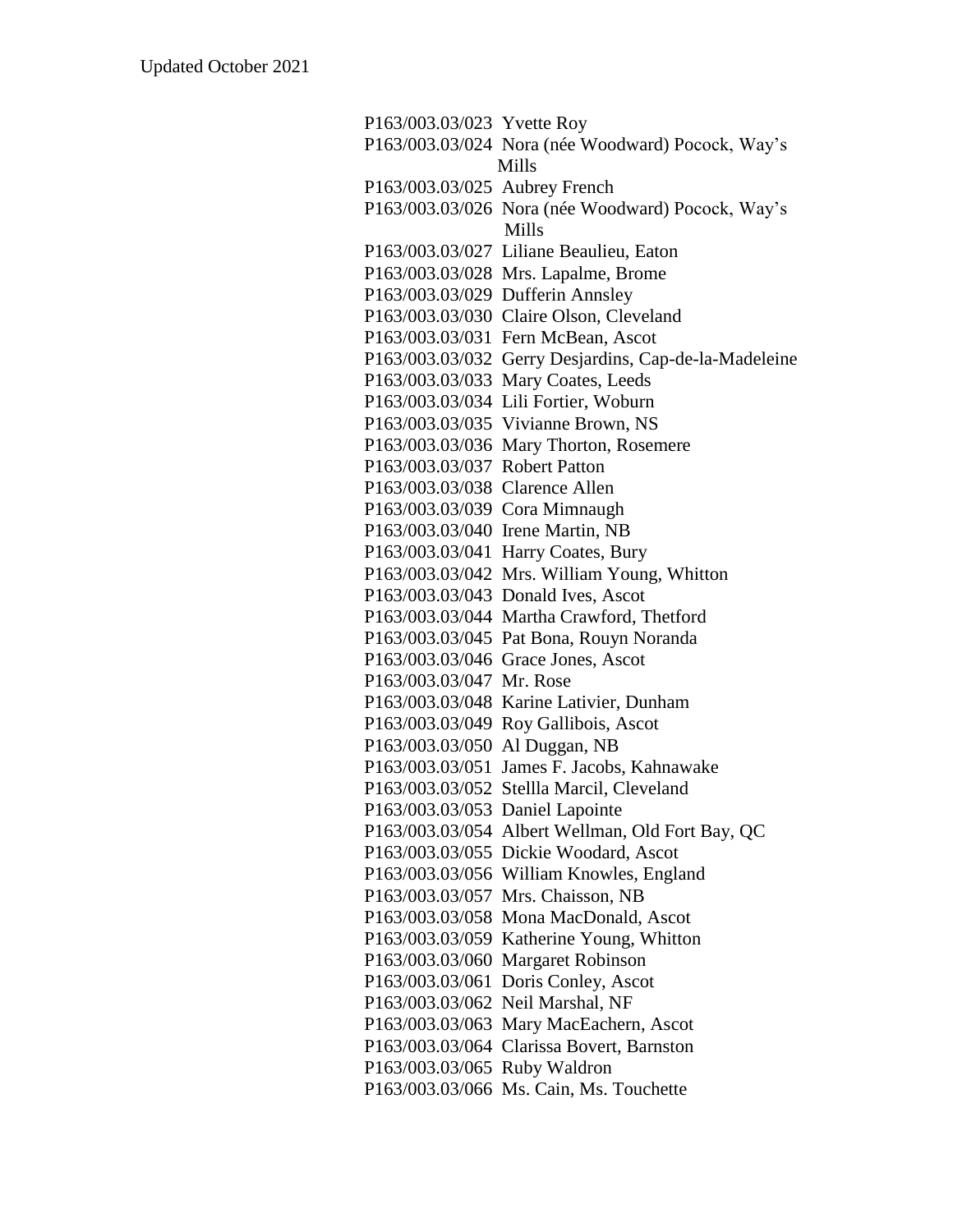|             | P163/003.03/067 Robert Meunier   |                                                 |
|-------------|----------------------------------|-------------------------------------------------|
|             |                                  | P163/003.03/068 Mrs. Campbell, Hampden          |
|             | P163/003.03/069 A.J. Ross, Ascot |                                                 |
|             |                                  | P163/003.03/070 Raymond Buffitt, North Shore    |
|             |                                  | P163/003.03/071 Mrs. Alvin Coates               |
|             |                                  | P163/003.03/072 Mrs. Breton, Ascot              |
|             |                                  | P163/003.03/073 Harry Hall, East Farnham        |
|             |                                  | P163/003.03/074 Isabelle Hodgson, Rawdon, PQ    |
|             |                                  | P163/003.03/075 John MacDonald                  |
|             |                                  | P163/003.03/076 Thérèse Messier, Stanbridge     |
|             |                                  | P163/003.03/077 Robert Getty, Stanbridge        |
|             |                                  | P163/003.03/078 Eileen Moore, Hatley            |
|             | P163/003.03/079 Claire Bolduc    |                                                 |
|             |                                  | P163/003.03/080 Norris Wilson, Ascot            |
|             |                                  | P163/003.03/081 Garnet Card, Hatley             |
|             | P163/003.03/082 Mr. Lacroix      |                                                 |
|             | P163/003.03/083 Lilian Mathieus  |                                                 |
|             |                                  | P163/003.03/084 Jean Choquette Sr., Montreal    |
|             |                                  | P163/003.03/085 Reg Bishop, Ascot               |
|             |                                  | P163/003.03/086 Sam Abbott, Stanstead           |
|             |                                  | P163/003.03/087 Holly McVety, Ascot             |
|             |                                  | P163/003.03/088 William Heeney, Ottawa          |
|             |                                  | P163/003.03/089 Alice Price, Ascot              |
|             | P163/003.03/090 Kirby Driscoll   |                                                 |
|             |                                  | P163/003.03/091 Catherine Walken                |
|             | P163/003.03/092 Fay Rand, Bury   |                                                 |
|             |                                  | P163/003.03/093 Isabella Sutherland, Ont.       |
|             |                                  | P163/003.03/094 Eileen Matthews, Stanstead      |
|             |                                  | P163/003.03/095 Mr. Morad, Ascot                |
|             |                                  | P163/003.03/096 Bernice Dermont, Bury           |
| P163/003.04 | 1991                             |                                                 |
|             |                                  | P163/003.04/001 Ruth Nicholson, Hampden         |
|             |                                  | P163/003.04/002 Alice Dylan, Compton            |
|             |                                  | P163/003.04/003 Tim Matthews, London, England   |
|             |                                  | P163/003.04/004 Liliane Ross Blake, Rock Forest |
|             |                                  | P163/003.04/005 June Robson Bailey, Simpson     |
|             |                                  | P163/003.04/006 Bernard Bailey, Simpson         |
|             |                                  | P163/003.04/007 Mary MacEachern, Ascot          |
|             |                                  | P163/003.04/008 Carl Bailey, Eaton              |
|             | P163/003.04/009 Irene Bilodeau   |                                                 |
|             |                                  | P163/003.04/010 Angus Morrisson                 |
|             |                                  | P163/003.04/011 Frank Wilding, Montreal         |
|             |                                  | P163/003.04/012 Andrée Martel, Ascot            |
|             |                                  | P163/003.04/013 Agnes Penney Lemire, St. Louis  |
|             |                                  | P163/003.04/014 Mrs. Bennett, England           |
|             | P163/003.04/015 Irene H. Couture |                                                 |
|             |                                  |                                                 |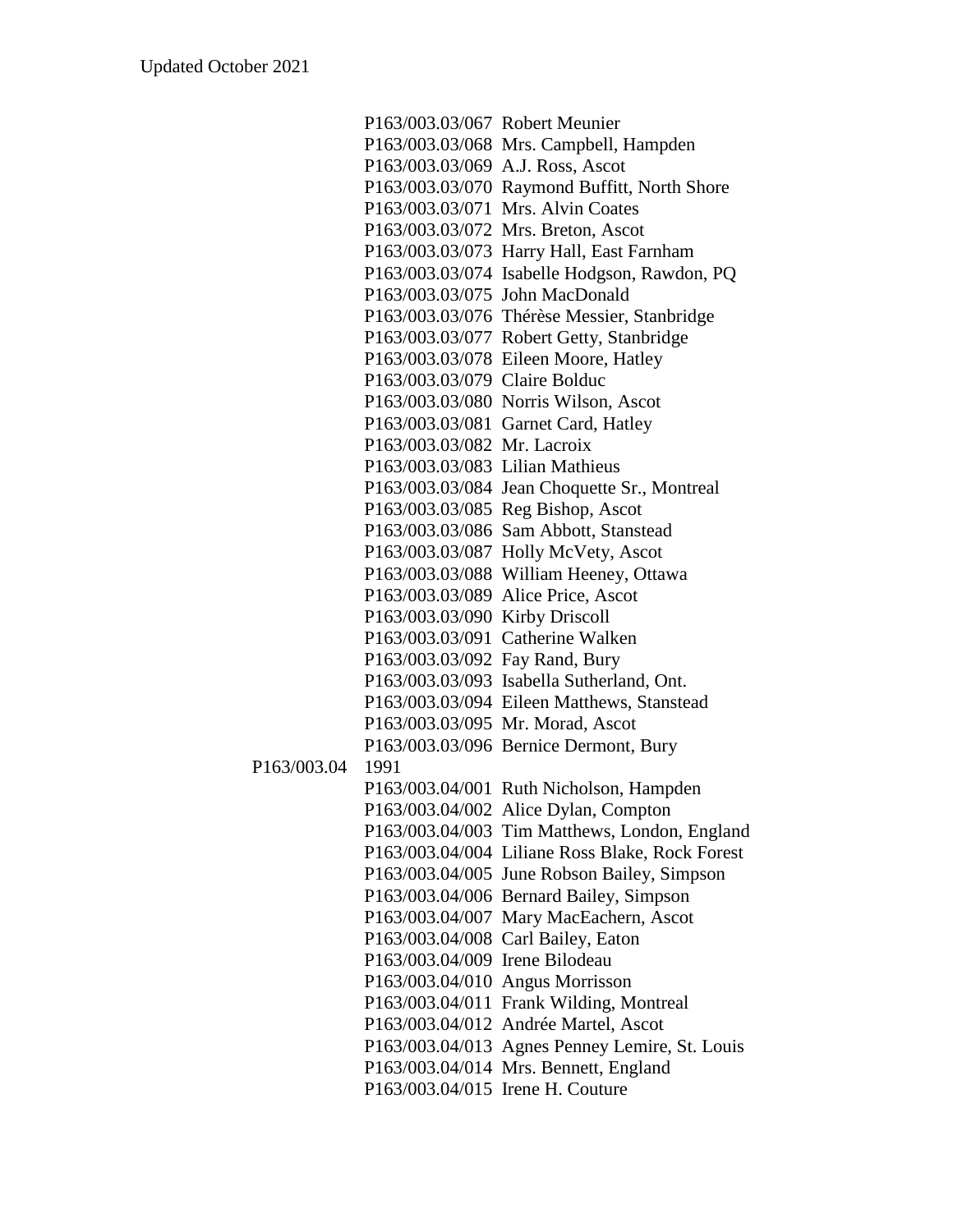|             |                                | P163/003.04/016 Roy Gallibois, North Shore            |
|-------------|--------------------------------|-------------------------------------------------------|
|             |                                | P163/003.04/017 Paul-Emile Rodrigue                   |
|             |                                | P163/003.04/018 Mary Kettle, Windsor                  |
|             |                                | P163/003.04/019 Delmar Huff, Compton/Dixville         |
|             |                                | P163/003.04/020 Mr. Quinn, Mrs. Quinn, Bury           |
|             |                                | P163/003.04/021 Lorenzo Landreville, Westbury         |
|             | P163/003.04/022 Gordon Davies  |                                                       |
|             |                                | P163/003.04/023 Harold Gilbert Ryder, Lac Megantic    |
|             |                                | P163/003.04/024 Mrs. Bryan, Bolton                    |
| P163/003.05 | 1983                           |                                                       |
|             |                                | P163/003.05/001 Aritha Dunsmore, Ascot                |
| P163/003.06 | 1990                           |                                                       |
|             |                                | P163/003.06/001 Bernice Storey, Lachine               |
|             |                                | P163/003.06/002 Howard Barter, Bury                   |
|             |                                | P163/003.06/003 Oscar Archibald Sherrer, Dunham       |
|             |                                | P163/003.06/004 Jeanne Claude, Gaspesie               |
|             |                                | P163/003.06/005 Beatrice Bushnell Bouchard, Stanstead |
|             |                                | P163/003.06/006 Clara Paquet, Quebec City             |
|             |                                | P163/003.06/007 Mary Coates, Leeds                    |
|             |                                | P163/003.06/008 Mary Coates, Leeds                    |
|             |                                | P163/003.06/009 Franklin Lancaster, Melbourne         |
|             |                                | P163/003.06/010 Donald Glory, Ascot                   |
|             |                                | P163/003.06/011 Nelson Raycraft, Thetford             |
|             |                                | P163/003.06/012 George Lewis Monty, Ascot             |
|             |                                | P163/003.06/013 Isabelle Icamburg, Hampden            |
|             |                                | P163/003.06/014 Frances Gracie Fisher Adams, Barnston |
|             |                                | P163/003.06/015 Lloyd Maynes, Shefford                |
|             |                                | P163/003.06/016 Francois Robitaille, Shefford         |
|             |                                | P163/003.06/017 Robert Roy, Ste. Agathe               |
|             |                                | P163/003.06/018 Viola Haud Morin, Ascot               |
|             |                                | P163/003.06/019 Donna Murray, Stanstead               |
|             |                                | P163/003.06/020 Emily Gow, Montreal                   |
|             | P163/003.06/021 Gertrude Blake |                                                       |
|             |                                | P163/003.06/022 Walter McRae, Inverness               |
|             |                                | P163/003.06/023 H. Sherping, Compton                  |
|             |                                | P163/003.06/024 Marguerita Doucet, Ascot              |
|             |                                | P163/003.06/025 Ivy Picken, Durham                    |
|             |                                | P163/003.06/026 Donald Chisholm                       |
|             |                                | P163/003.06/027 Fred Converse, Melbourne              |
|             |                                | P163/003.06/028 Charles C. Keenan, Montreal           |
|             |                                | P163/003.06/029 Daniel, Dorothy Nadeau, North Shore   |
|             | P163/003.06/030 Laura McLean   |                                                       |
|             |                                | P163/003.06/031 Mrs. Cloutier, Ascot                  |
|             |                                | P163/003.06/032 Mrs. Crowser, Finland                 |
|             |                                | P163/003.06/033 Merton Allen, Brome                   |
| P163/003.07 | 1994                           |                                                       |
|             |                                |                                                       |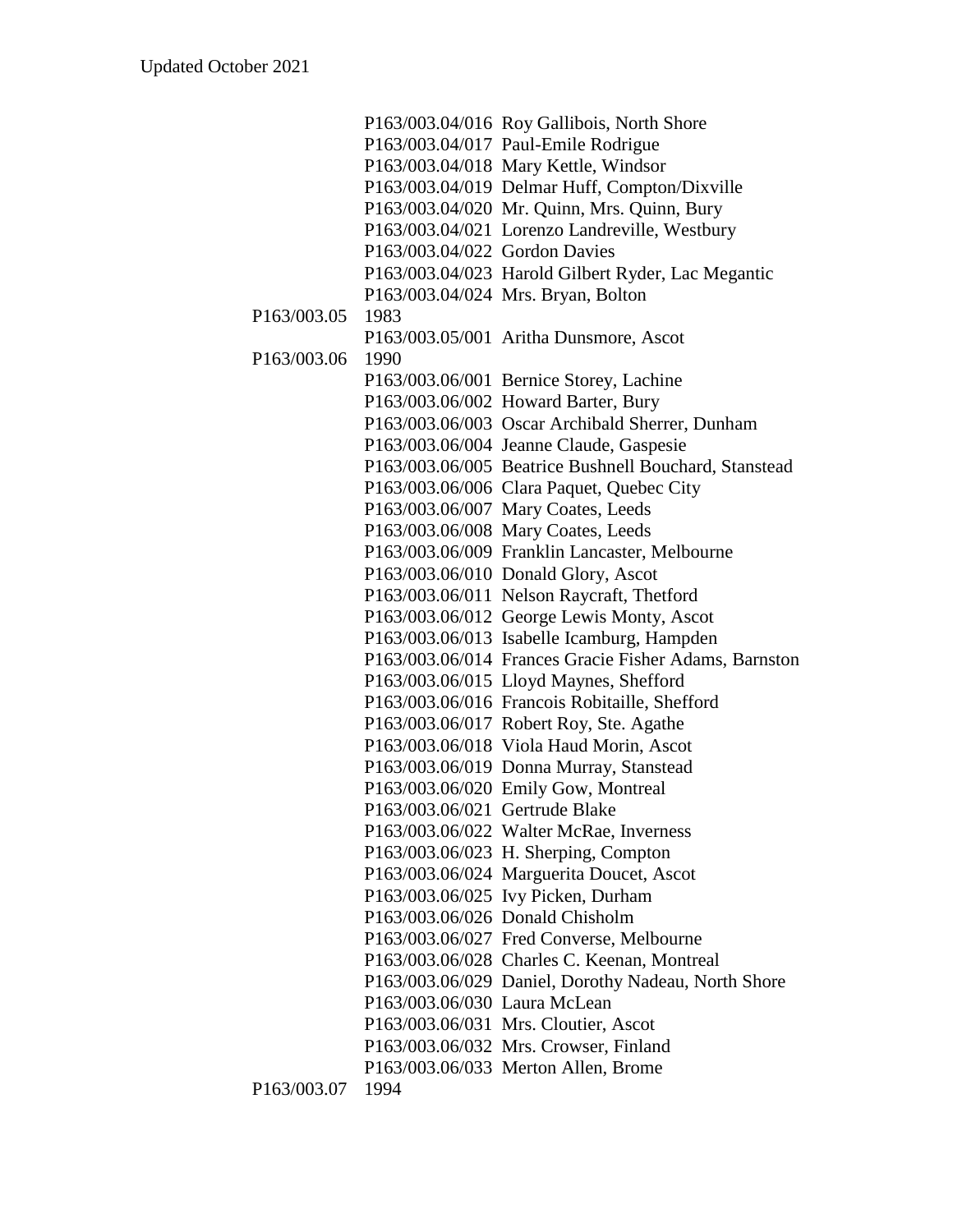|             |                                  | P163/003.07/001 Betty Rice, Durham             |
|-------------|----------------------------------|------------------------------------------------|
|             |                                  | P163/003.07/002 Lilian Mathews, Barnston       |
|             |                                  | P163/003.07/003 Rowena Maddison, Eaton         |
|             |                                  | P163/003.07/004 Jean-Paul Francoeur, Magog     |
|             |                                  | P163/003.07/005 Arnold Reynolds, Ascot         |
|             |                                  | P163/003.07/006 Eldon MacDonald, Ascot         |
|             |                                  | P163/003.07/007 Morris Smith, Eaton            |
|             |                                  | P163/003.07/008 Mona MacDonald, Eaton          |
|             |                                  | P163/003.07/009 Garth Morrissette, Hatley      |
|             |                                  | P163/003.07/010 George Rowell, Clifton         |
|             |                                  | P163/003.07/011 Emilie Russel, Bolton          |
|             |                                  | P163/003.07/012 Harold Hunting, Ascot          |
|             |                                  | P163/003.07/013 Jean Thorne, Hatley            |
|             |                                  | P163/003.07/014 Mr. Davis, Brome               |
|             |                                  | P163/003.07/015 Donald MacMillan, Inverness    |
|             |                                  | P163/003.07/016 Fahkri Gaber, Egypt            |
| P163/003.08 | 1995                             |                                                |
|             |                                  | P163/003.08/001 Stasy Perkins, Eaton           |
|             |                                  | P163/003.08/002 Joe Niloff, Ascot              |
|             |                                  | P163/003.08/003 Artha Dunsmore, Ascot          |
|             |                                  | P163/003.08/004 Betty Rice, Durham             |
|             |                                  | P163/003.08/005 Beulah Knutson, Stanstead      |
|             |                                  | P163/003.08/006 Wilma Channell, Stanstead      |
|             |                                  | P163/003.08/007 Joseph MacKay, Dudswell        |
|             |                                  | P163/003.08/008 Berthes Bédard, Matane         |
|             |                                  | P163/003.08/009 Bernadette Bourque, Ascot      |
|             |                                  | P163/003.08/010 Julien Pépin, Stanstead        |
|             |                                  | P163/003.08/011 Mireille Beaupré, Lac-St-Louis |
|             |                                  | P163/003.08/012 Fay Rand, Newport              |
|             |                                  | P163/003.08/013 Stewart Deacon, Hatley         |
|             |                                  | P163/003.08/014 Dufferin Annesley, Thetford    |
|             |                                  | P163/003.08/015 Roy Cillis, Ascot              |
|             |                                  | P163/003.08/016 Roger Morency, Ascot           |
|             |                                  | P163/003.08/017 Velma Roy, New Brunswick       |
|             |                                  | P163/003.08/018 Dora Rolfe, Ascot              |
|             |                                  | P163/003.08/019 Elmer McGuirk, Montreal        |
|             |                                  | P163/003.08/020 Rejent Fredette, Lac Megantic  |
|             |                                  | P163/003.08/021 Jeanne Bolduc, Eaton           |
|             |                                  | P163/003.08/022 Marion Annesley, Inverness     |
|             | P163/003.08/023 Keith Kennedy    |                                                |
|             |                                  | P163/003.08/024 Phyllis Emery, Compton         |
|             |                                  | P163/003.08/025 Cécile Pepin, St. Martin       |
| P163/003.09 | 1988                             |                                                |
|             | P163/003.09/001 Mr. Biron, Ascot |                                                |
|             |                                  | P163/003.09/002 Morris Austen, Ascot           |
|             |                                  | P163/003.09/003 Peggy Munkittrick, Ascot       |
|             |                                  |                                                |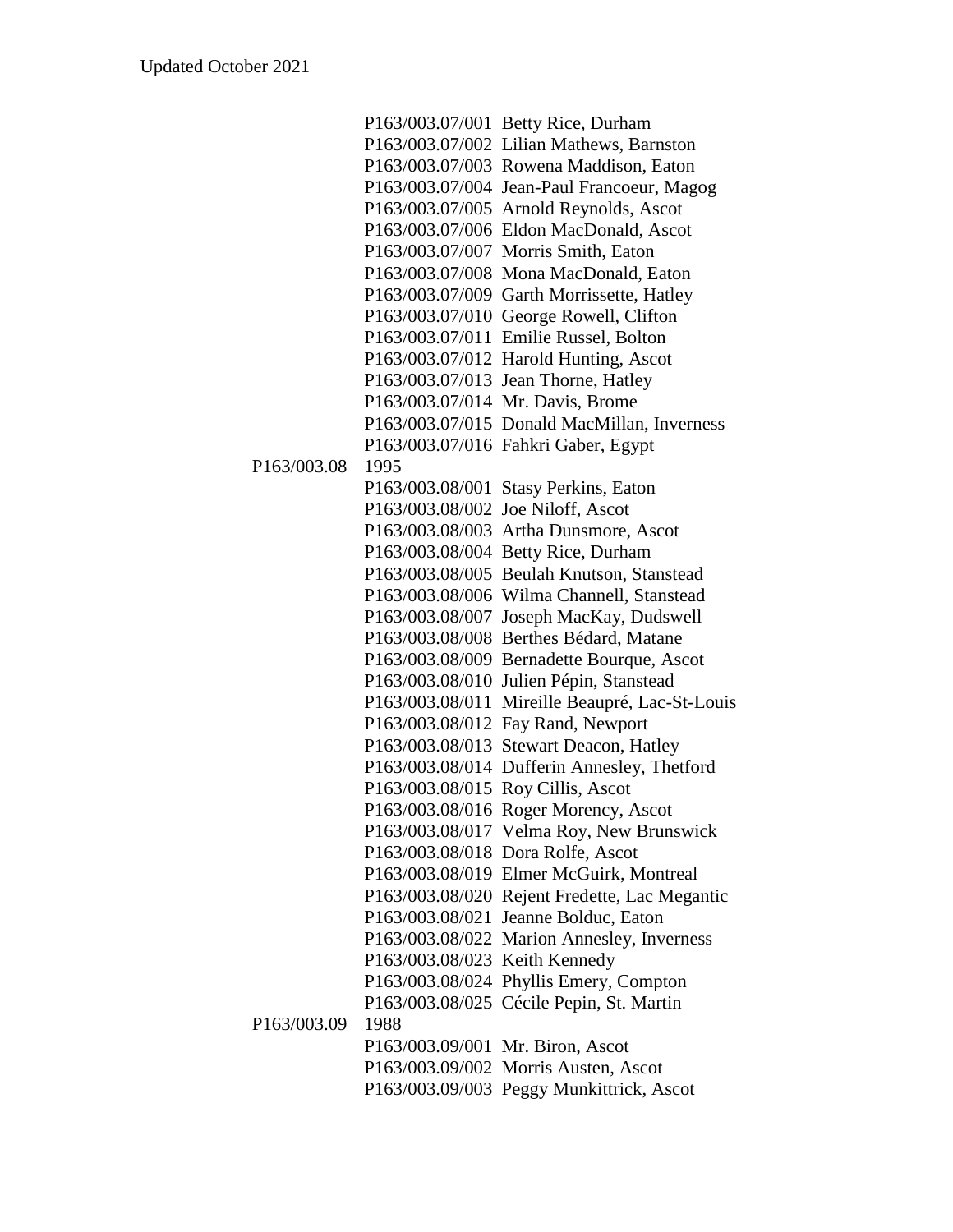|             |                              | P163/003.09/004 Henry Budgen, Simpson                    |
|-------------|------------------------------|----------------------------------------------------------|
|             |                              | P163/003.09/005 Maybeth McKeon, Compton                  |
|             |                              | P163/003.09/006 Helen McManamy Baldwin, Ascot            |
|             |                              | P163/003.09/007 Annie Logan, Ascot                       |
|             |                              | P163/003.09/008 Stanley Brown, Ives Hill/Sherbrooke      |
|             |                              | P163/003.09/009 Ruth Kinsey Adam, Hampden                |
|             |                              | P163/003.09/010 George Heath, Westbury                   |
|             |                              | P163/003.09/011 Martha Ann Coates Mantle, Ascot          |
|             |                              | P163/003.09/012 Julia Bashaw, Montreal                   |
|             |                              | P163/003.09/013 John Peacock, Dunham                     |
|             |                              | P163/003.09/014 Shirley Sayers, Eaton                    |
|             |                              | P163/003.09/015 Milton Goodwin, Bury                     |
|             |                              | P163/003.09/016 Mary Coates, Leeds                       |
|             |                              | P163/003.09/017 Catherine Young, Whitton                 |
|             |                              | P163/003.09/018 Roger Jean-Marie, Barnston               |
|             |                              | P163/003.09/019 Grace Mayhew Gregoire, Barnston          |
|             |                              | P163/003.09/020 Maybeth McKeon, Compton                  |
|             |                              | P163/003.09/021 Viola Haud Morin, Ascot                  |
|             |                              | P163/003.09/022 Fay Parsons Rand, Bury                   |
|             |                              | P163/003.09/023 Evelyn Cuthbert, Magog                   |
|             |                              | P163/003.09/024 Yvon Pouliot, Windsor                    |
|             |                              | P163/003.09/025 Len Johann, Barnston                     |
|             |                              | P163/003.09/026 Hazel (née Horan) Carson,                |
|             |                              | Danville/Richmond                                        |
|             |                              | P163/003.09/027 Esther Fiddler, Ascot                    |
|             |                              | P163/003.09/028 Gertie Marlin Beattie, Compton           |
|             |                              | P163/003.09/029 Gladys E. Mooney, Melbourne              |
|             |                              | P163/003.09/030 George Stevenson, Ascot                  |
|             |                              | P163/003.09/031 Artha J. Dunsmore, Ascot                 |
|             | P163/003.09/032 Lyle A. Rand |                                                          |
|             |                              | P163/003.09/033 Louis Samatas, Albania                   |
|             |                              | P163/003.09/034 Duncan MacLeod, Milan                    |
|             |                              | P163/003.09/035 Leon Begin, Orford                       |
|             | P163/003.09/036 Clara Cox    |                                                          |
|             |                              | P163/003.09/037 Interview summaries by Ian Tait          |
| P163/003.10 | 1985                         |                                                          |
|             |                              | P163/003.10/001 Henry, Heather Gibbs, Otterburn Park     |
|             |                              | P163/003.10/002 Reginald Connor                          |
|             |                              | P163/003.10/003 Leonard Martin, Hatley                   |
|             |                              | P163/003.10/004 Hollis Vaughn, Farnham                   |
|             | P163/003.10/005 Gladys Bean  |                                                          |
|             |                              | P163/003.10/006 Bertha Daniels Kendall, Windsor          |
|             |                              | P163/003.10/007 Geraldine (née Seale) Smith, Lennoxville |
|             |                              | P163/003.10/008 Nelly Chalifoux, Dunham                  |
|             |                              | P163/003.10/009 Walter Hodgeman, Eaton                   |
|             |                              | P163/003.10/010 Edna McLeod, Stanbridge                  |